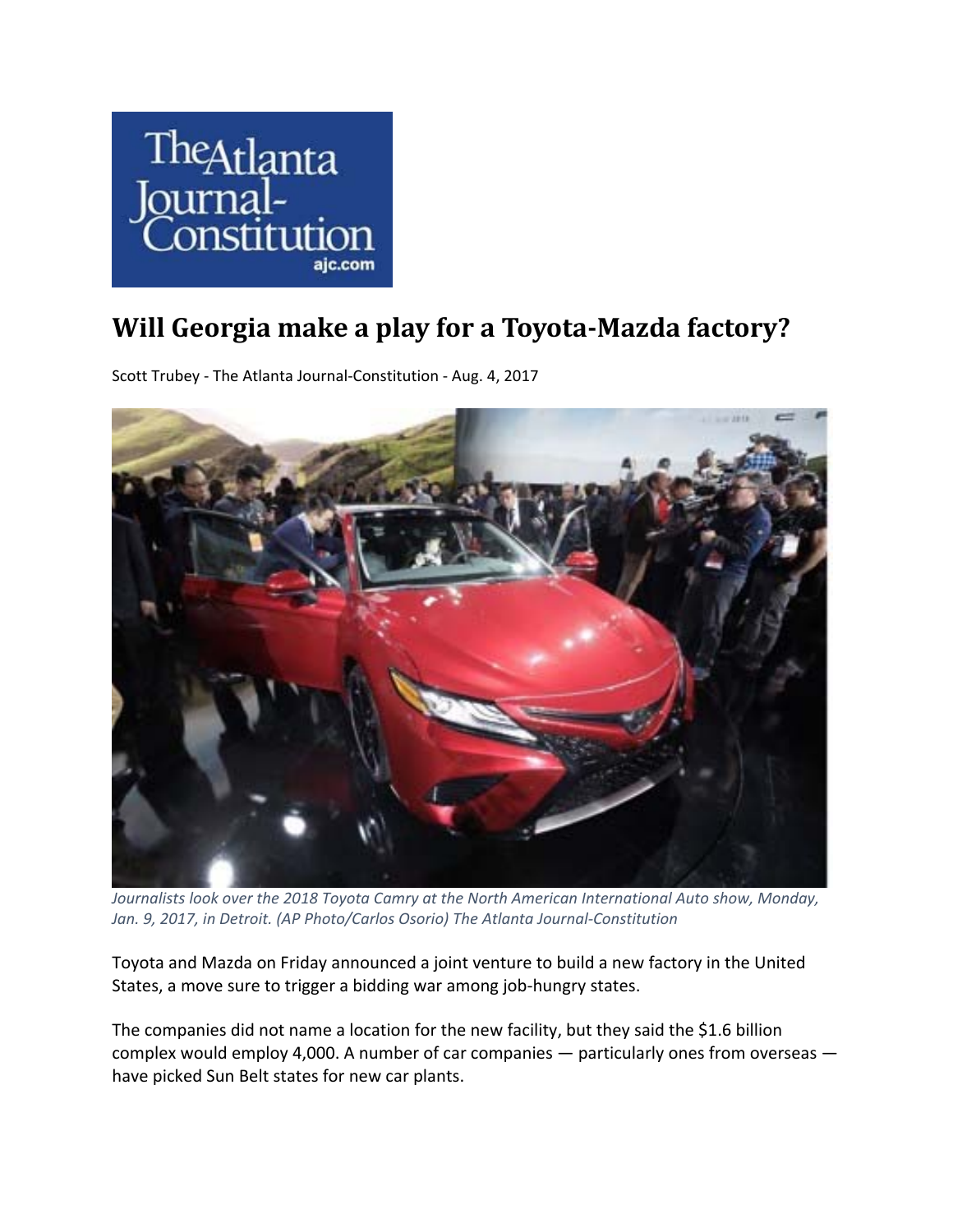Economic development experts told The Atlanta Journal‐Constitution that Southern states, including Alabama, Georgia, North and South Carolina are likely to be among the leading competitors for the factory.

BMW, Hyundai, Mercedes‐Benz, Nissan, Volkswagen and Volvo are among the players that have established or announced factories in the Southeast, and Georgia has made a run for a number of car plants over the years, winning the Kia Motors plant last decade.



In this Nov. 10, 2008, file photo, members of a production team work on the under carriage of a Toyota *Solara convertible on the assembly line at the Toyota Motor Manufacturing Kentucky plant in Georgetown, Ky.* 

A Georgia delegation recently visited Japan on an economic trade mission. The state Department of Economic Development, the agency that recruits big jobs deals, declined to comment about specific prospects and directed comment in this case to Mazda and Toyota.

"The state of Georgia always defers to a company to discuss their active location projects," department spokeswoman Stefanie Paupeck Harper said in an e‐mail.

But in her message, Harper wasn't shy about pitching the state's attributes an auto manufacturing plant.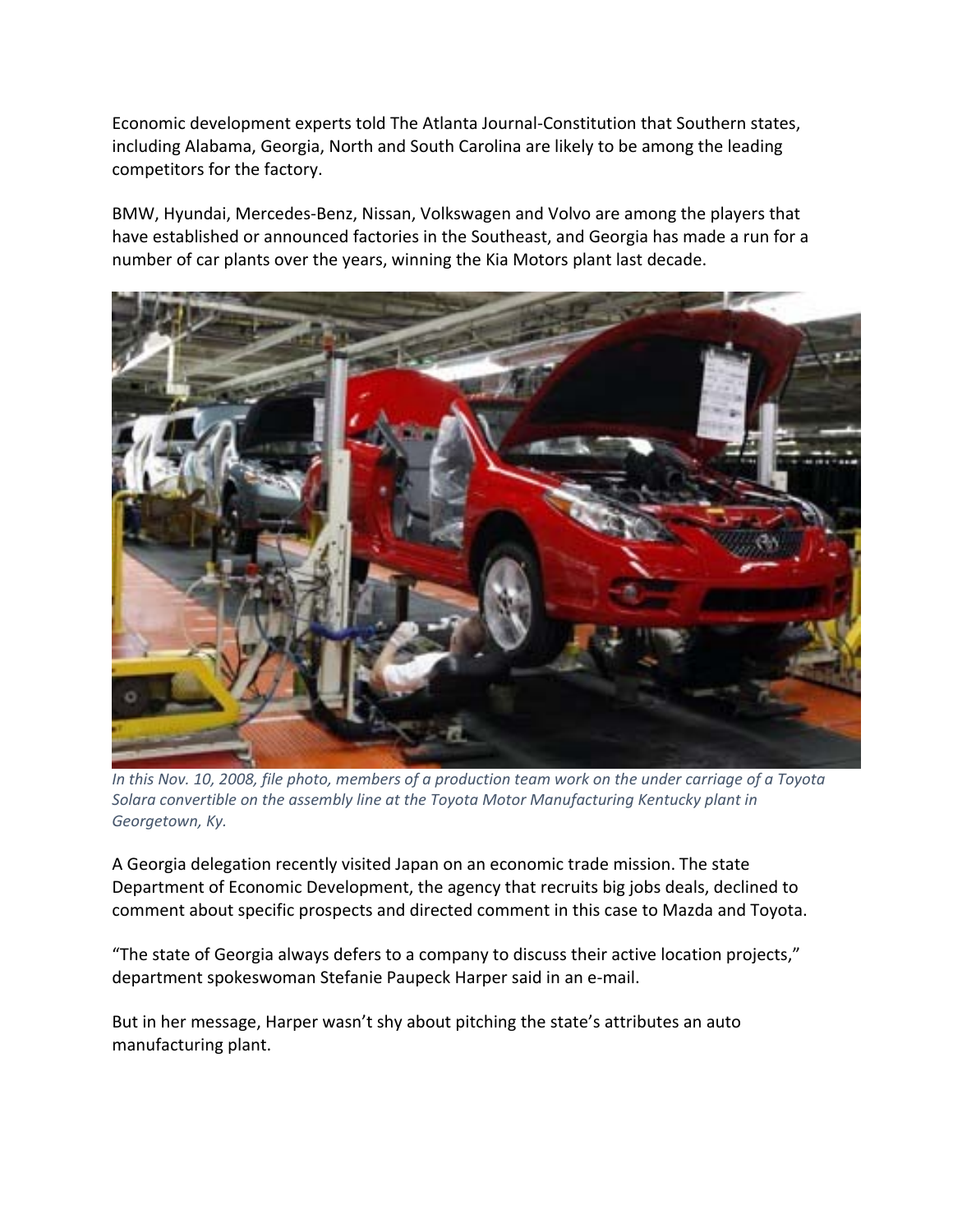"Georgia is an ideal location for automotive manufacturing, as we have seen not only with the Kia plant in West Georgia but the hundreds of automotive suppliers that are located in the state," Harper said. "Automotive companies will not find another state that has a better combination of logistics, workforce, quality of life and proven record of success than Georgia. There's a reason why we are consistently ranked as the number one state in the nation to do business."

Metro Atlanta won the North American headquarters for Mercedes‐Benz and Porsche in recent years, coups for the state and Gov. Nathan Deal.

Mazda has its North American headquarters in Irvine, Calif., while Toyota recently moved its North American headquarters from California to the Dallas area. Texas is well‐known for its willingness to shower prospects with incentives.

Brian McGowan, a former CEO of Invest Atlanta and an economic development expert in Atlanta at the law firm Dentons, said Texas might be the state to beat.

"I think Georgia would naturally be on the list and that Georgia would go aggressively for it," McGowan said. "The differentiator on this is probably going to be taxes and incentives."



*Construction on Toyota's new North American headquarters complex seen on Monday, March 6, 2017, in Plano, Texas. (Smiley N. Pool/Dallas Morning News/TNS)*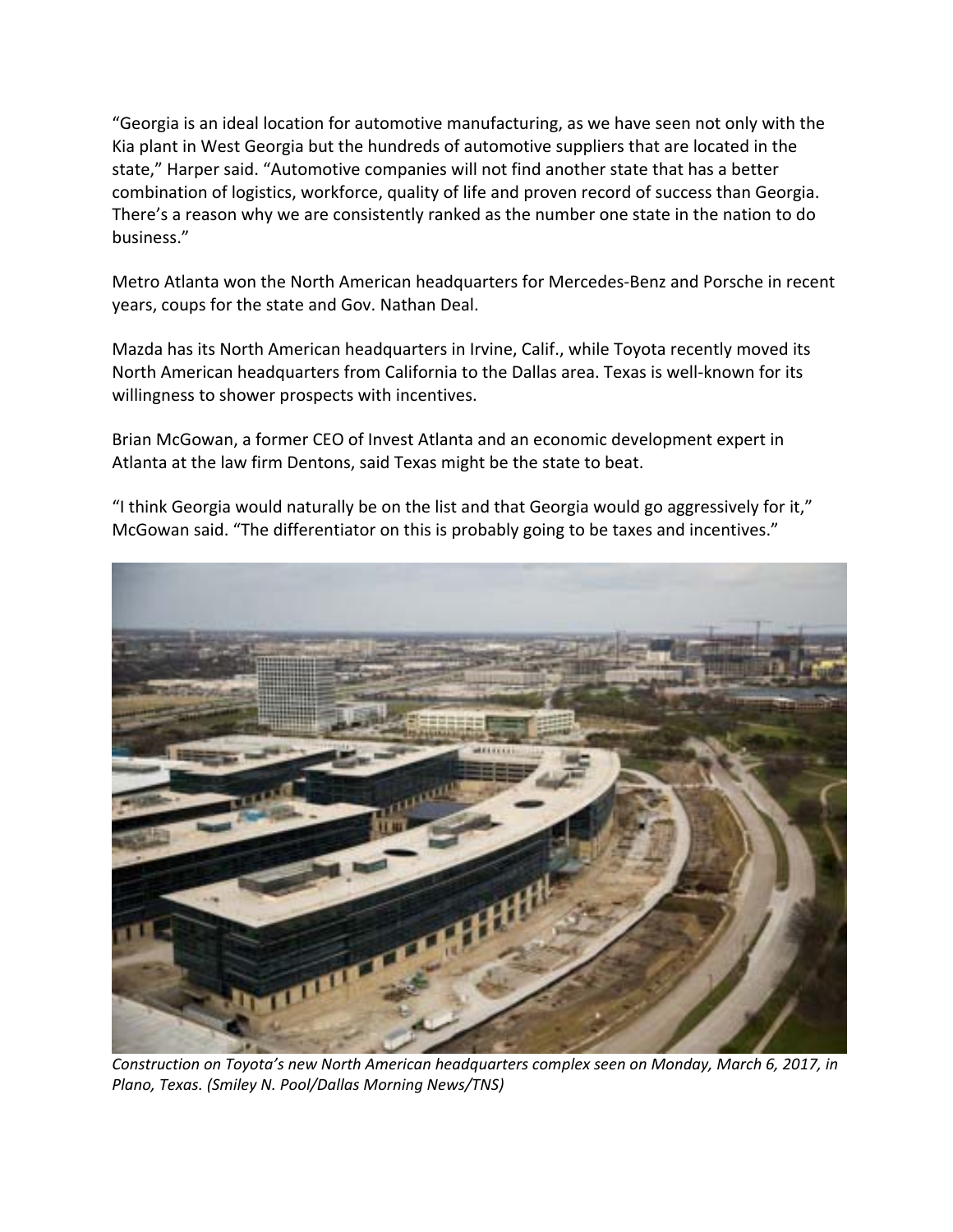Boyd, of the Boyd Company, said Florida, Georgia, the Carolinas and Tennessee are likely to be in the mix. Florida does not have a full auto assembly plant, which might give the state an edge, though Georgia and the Carolinas enjoy a number of advantages.

Georgia and South Carolina, with Georgia Tech and Clemson University, respectively, are leaders in research for connected car technology, Boyd said, and Atlanta boasts a globally‐ connected airport.

"The center of gravity for the auto industry is in the Southeast," he said. "All the usual suspects are in the running for this factory."

Auto plants are among the crown jewels for states, and a new Toyota‐Mazda factory undoubtedly had lawmakers and recruiters drooling over the possibility of not only the thousands of jobs it would bring, but thousands more from potential suppliers that would undoubtedly locate nearby.

When Georgia landed the Kia Motors plant in West Point, Kia suppliers quickly set up shop nearby to serve the sprawling complex along I‐85 in west Georgia.

Roger Tutterow, an economist at Kennesaw State University, said low cost of living and cheaper labor force are among the factors that have pushed auto manufacturing to Sun Belt states. Georgia also has aggressively pitched manufacturers, and Tutterow said, "hopefully we'd be in consideration."

President Donald Trump, who has put pressure on auto companies, including Toyota, to increase manufacturing in the U.S., cheered the announcement, calling it on Twitter "A great investment in American manufacturing!"

Boyd said Toyota and Mazda, who rely on global trade to sell their cars, will also likely take into account the greatest potential to add political clout in Washington, D.C., in choosing a site.

"The function of our nation's economic development is now inside the Oval Office," Boyd said.

Of course Foxconn, the Chinese manufacturer, recently skipped over the South, choosing Wisconsin for a plant and thousands of jobs.

Toyota, in announcing the tie‐up, said it would take a 5 percent stake in Mazda. As part of the pact, the joint venture would produce vehicles in the U.S, as well as electric vehicle and connected‐car technology and new safety products. The companies said they plan to produce about 300,000 vehicles per year at the new U.S. plant, which would start operations in 2021.

The plant is expected to build crossovers for Mazda and new Corollas for Toyota.